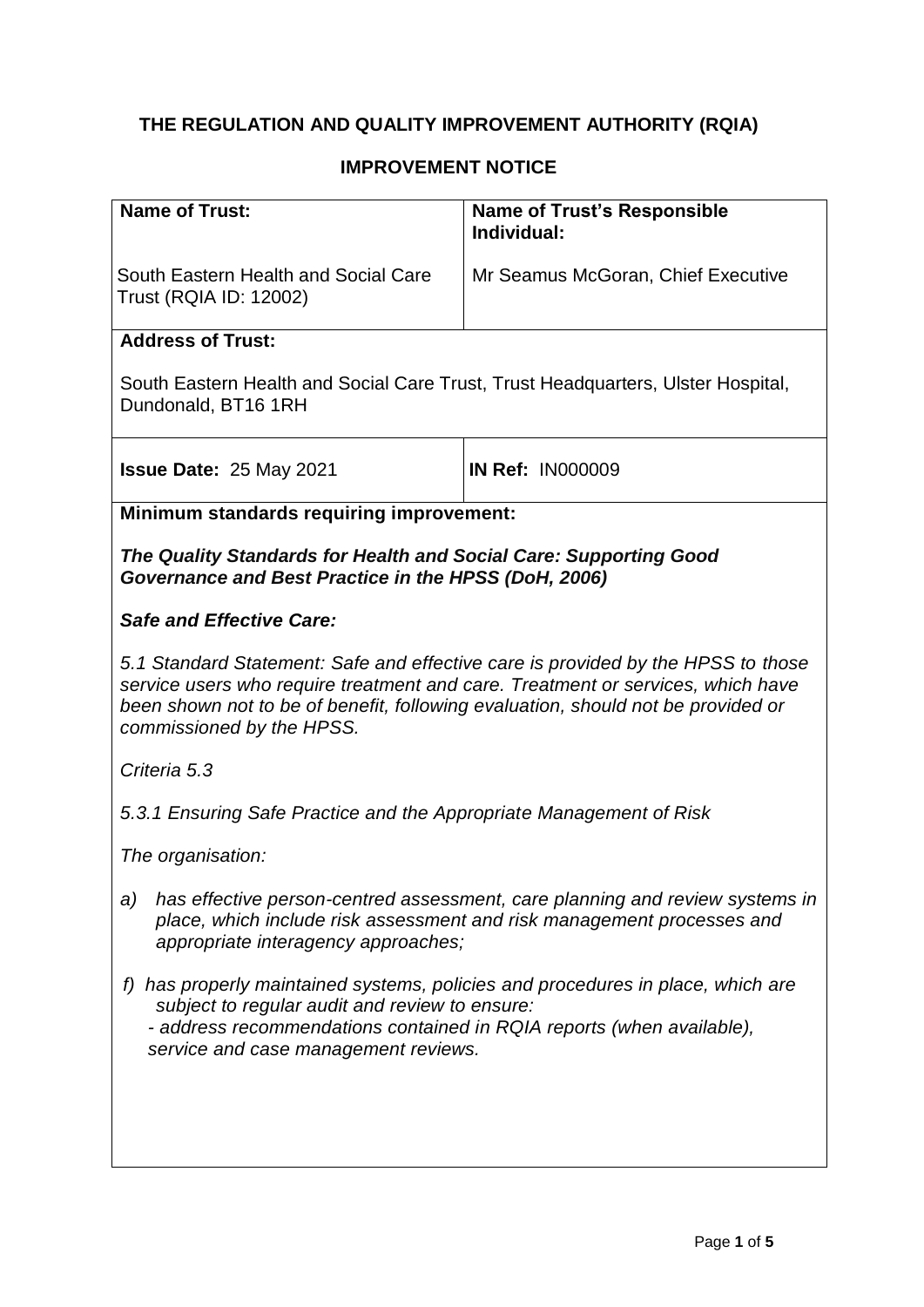*5.3.3 Promoting Effective Care*

*The organisation:*

- *e) uses recognised clinical and social care standards and outcomes as a means of measuring health and social care quality:*
- *f) promotes the implementation of evidence based practice through the use of recognised standards and guidelines including guidance from the Department, NICE, SCIE and the National Patient Safety Agency (NPSA);*

## *Accessible, Flexible and Responsive Services:*

*6.1 Standard Statement: Services are sustainable, and are flexibly designed to best meet the needs of the local population. These services are delivered in a responsive way, which is sensitive to individual's assessed needs and preferences, and takes account of the availability of resources.*

*Each organisation strives to continuously improve the services it provides and/or commissions.*

*Criteria 6.3*

*6.3.1 Service Planning Processes*

*The Organisation:*

- *a) has service planning processes which promote an equitable pattern of service provision or commissioning based on assessed need, having regard to the particular needs of different localities and people, the availability of resources, and local and regional priorities and objectives;*
- *6.3.2 Service Delivery for Individuals, Carers and Relatives*

*The organisation:*

*a) ensures that all service users, carers and relatives are treated with dignity and respect and that their privacy is protected and promoted, including, where appropriate, the use of advocates and facilitators*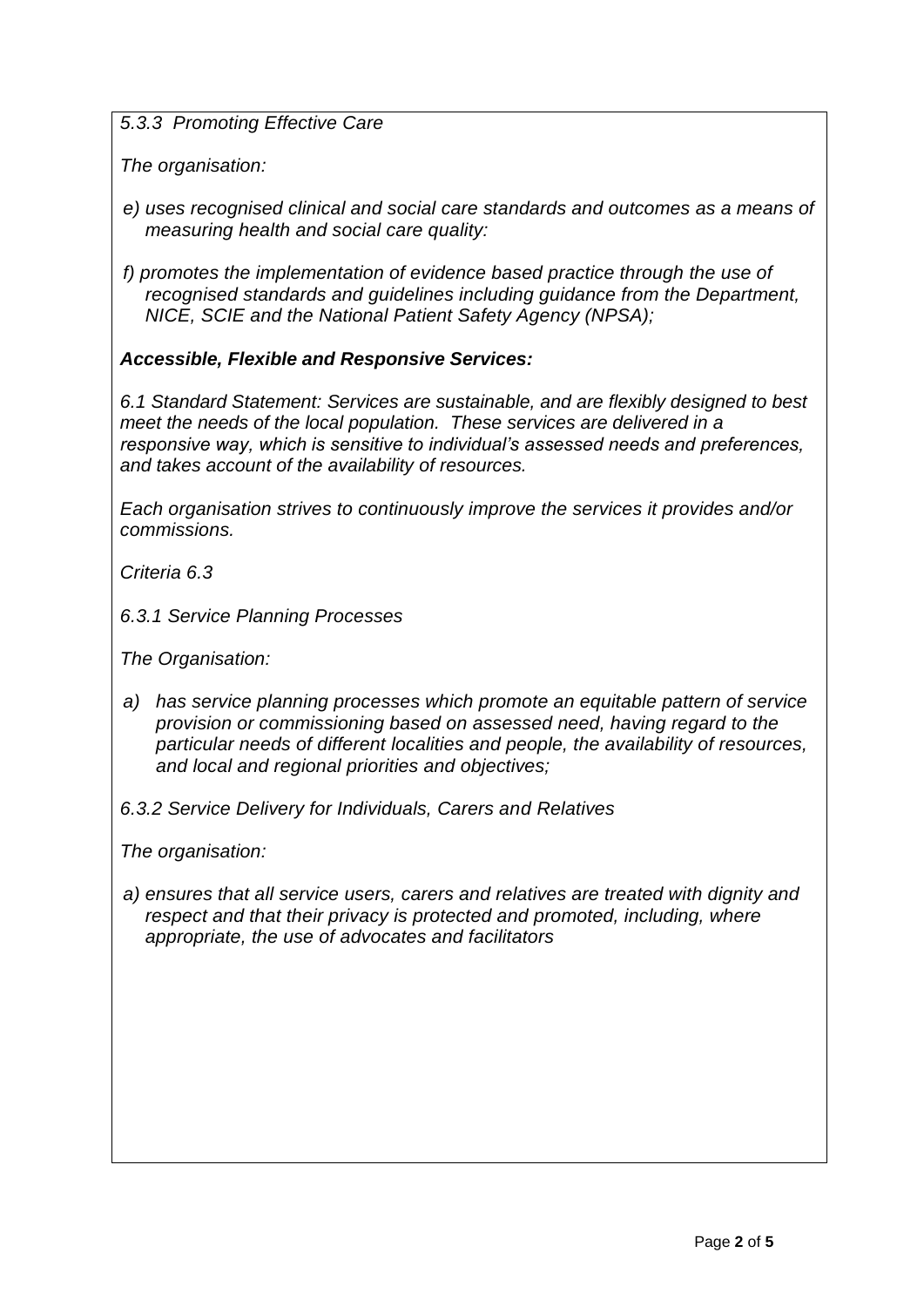## **Specific failings to comply with the statement of minimum standard:**

The South Eastern Health and Social Care Trust (the Trust) has failed to comply with the considered criteria (as above) by not ensuring that the individual and human rights of patients are safeguarded in Ward 27, Downshire Hospital. The mixed model of care and the ward environment do not provide a therapeutic environment appropriate to the needs of the two distinct categories of patients being managed in this ward.

During unannounced inspections of Ward 27, Downshire Hospital, undertaken in September 2015, July 2017 and November 2018, concerns were identified regarding the mixed model of care and the environment.

These concerns were raised and discussed with the Trust following the inspections in September 2015 and July 2017. They were subsequently monitored through the identification of areas for improvement and highlighted in our inspection reports and Quality Improvement Plans. During an inspection in November 2018 we identified that the issues highlighted during two previous inspections had not been addressed.

In May 2019 we invited Trust Representatives to a Serious Concerns Meeting. During this meeting (14 May 2019) the Trust confirmed that following an options appraisal process, a decision had been taken to build a new six bedded Psychiatric Intensive Care Unit (PICU) adjacent to Ward 27. Subsequent correspondence from the Trust in September 2019 confirmed funding for the project was approved by the Trust's Finance Committee in July 2019, a design team had been appointed and a site visit had been undertaken. During a follow up meeting on 25 October 2019 the Trust shared detailed plans of the new PICU and provided details regarding the planned refurbishment of Ward 27. October 2020 was proposed as the target date for completion of the new building.

Unfortunately the Covid-19 pandemic intervened and although the Trust had well advanced plans for an extension to provide a dedicated PICU, which were at the planning application stage, these could not be progressed. We recognise this was outside of the Trust's control.

We undertook a further unannounced Inspection of Ward 27, Downshire Hospital from 20 to 30 April 2021. During this inspection we identified the same concerns in relation to the mixed model of care and the ward environment. There was not an established new PICU and the condition of the existing ward environment had further deteriorated.

The ward environment does not provide the therapeutic environment required to meet the needs of the complex and vulnerable group of patients being supported within it. The ward is in need of significant repair and does not meet the Royal College of Psychiatrists Standards for Inpatient Mental Health Services or the National Association of Psychiatric Intensive Care and low secure Units, National Minimum Standards for Psychiatric Intensive Care (NAPICU) environment.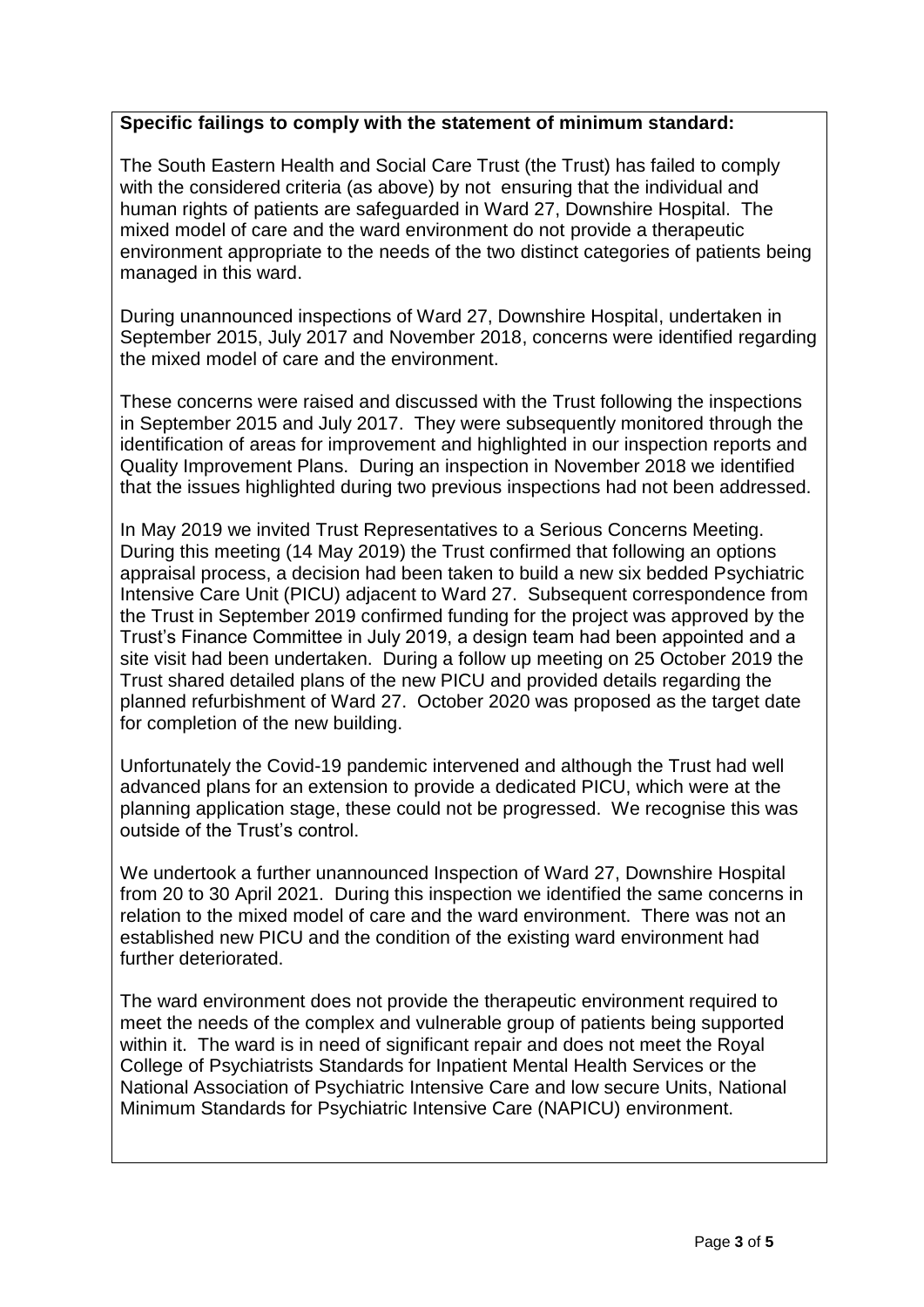There are inadequate and poorly maintained bathroom facilities for all patients and few appropriate private spaces where patients can avail of quiet time. Patients have limited space for their personal belongings and only single use bed rail curtains are used to support patient's privacy and dignity.

Ward 27 is a mixed gender environment which cares for individuals requiring care and treatment in a PICU facility and individuals who are described as requiring care in 'low secure' or 'slow stream rehabilitative facilities'. There were patients on the ward who are acutely unwell, patients who are described as treatment resistive, patients who have resided in the ward for up to 20 years and patients who are delayed in their discharge. There was not a clear delineation between the care and treatment of the patients who are described as requiring a PICU environment and those who do not.

There were no clear plans for the discharge/resettlement in the community for 10 of the patients. RQIA is aware of early discussions with an independent provider to support the discharge/resettlement of six of these patients but could not ascertain that the plans was based on a clear understanding of the individual needs of each of the patients. Staff identified a number of patients who they described as being part of a 'slow stream rehabilitation pathway' however, therapeutic interventions that would support this pathway were not being delivered. The patients were not accessing community based opportunities that would support a rehabilitation pathway and there was limited evidence of therapeutic engagement at ward level. Despite these reservations it is important to reflect that our inspection team witnessed caring staff delivering compassionate care to patients.

RQIA held an Intention to Serve an Improvement Notice Meeting with the Trust on the 21 May 2021. The Trust presented a robust plan for delivery of a distinct and separate PICU on the site by September 2022, concurrent refurbishment of the existing ward and a focused plan for discharging/resettlement of identified patients. The Trust emphasised the impact of the Pandemic as a significant contributor to the further delays. Whilst assured that the action plan was appropriately detailed, realistic and indicated a signifcant investment in the service, RQIA remained conerned about the current compromised environment and the unacceptable period of time over which these concerns had not been addressed. In view of this, a decision was made to serve an Improvement Notice as detailed below:

#### **Improvements necessary to achieve compliance:**

The Chief Executive, Executive Team and Director of Adult Services and Prison Healthcare must:

- 1. Define the models of care to be delivered on Ward 27 to support individualised care and treatment. Identify the model of care for each patient and ensure associated individual patients' 'Essential Lifestyle Plans' are up-to-date, implemented, and reviewed at regular intervals.
- 2. Refurbish the current environment to optimise the available facilities to better support the complex needs of the curent patient population.